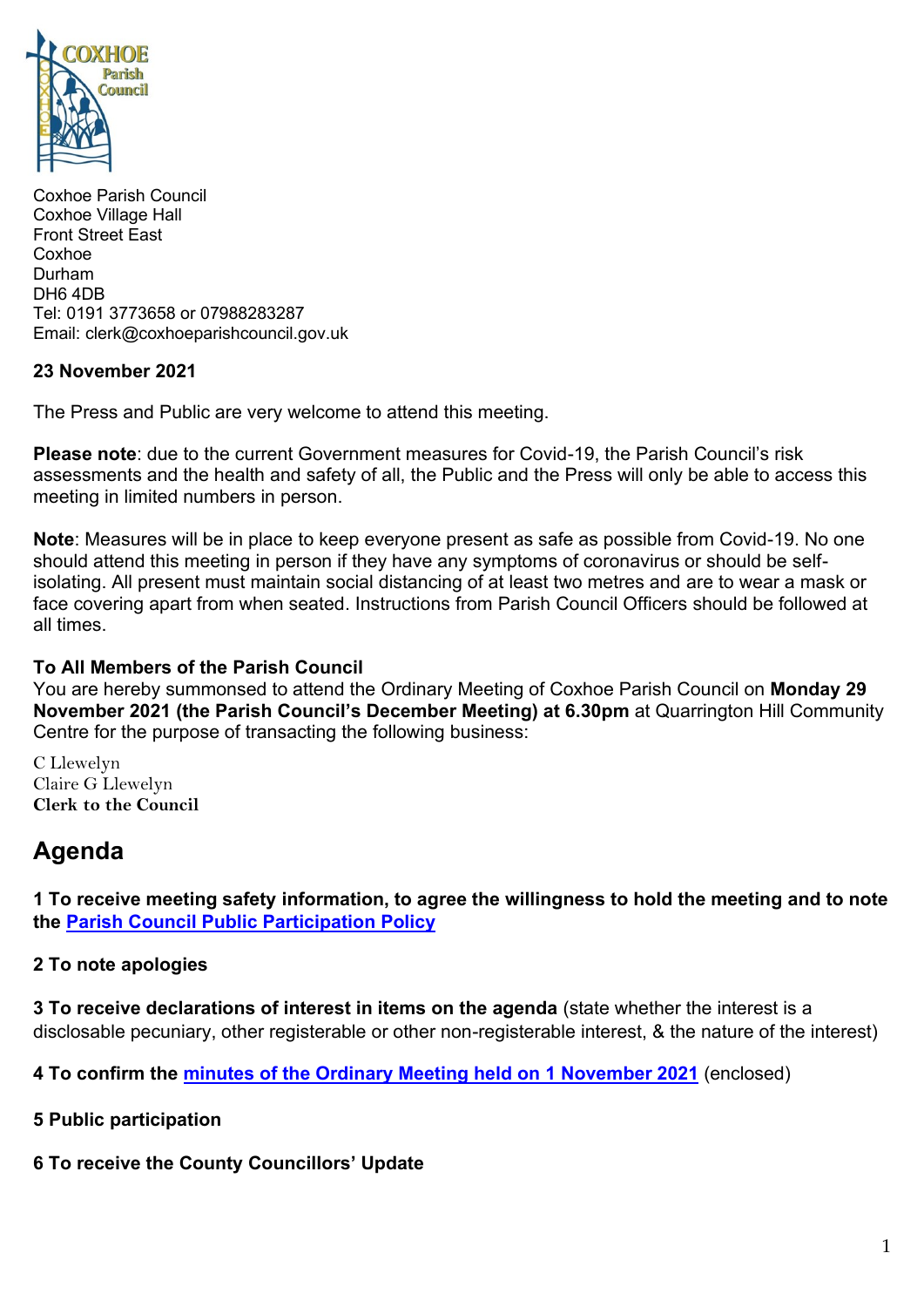## **7 To receive Councillors' reports of attendance at meetings and events on behalf of the Parish Council**

# **8 To note that the Parish Council no longer has the General Power of Competence** (enclosed)

# **9 To receive Committee minutes** (to follow)

To receive the draft minutes of the Events, Environment and Finance Committee meeting held on 15 November 2021

## **10 To agree co-option to Councillor Vacancies** (to follow)

a) to consider candidate statements and agree co-option to the vacancy in Quarrington Hill Ward b) to consider candidate statements and agree co-option to the vacancy in Coxhoe Ward

# **11 To agree Committee membership and appoint a Lead Councillor for Allotments** (enclosed)

## **12 To consider financial matters** (reports enclosed)

- a) Finance Report, Bank Reconciliation and Payment Schedule
- b) Employer costs for November 2021
- c) Budget 2021 to 2022

# **13 Clerk's Report** (enclosed)

- a) To consider Matters raised by residents
- b) Coxhoe and Area Community Pantry
- c) To note activity undertaken and the Clerk's priorities

# **14 To agree Parish Council policies** (enclosed)

To agree the Delegation Scheme

# **15 To note Parish Council Youth Provision Report** (enclosed)

# **16 Planning, Correspondence and Consultations Report** (to follow)

- a) To consider planning applications
- 1. [DM/21/03489/FPA](https://publicaccess.durham.gov.uk/online-applications/applicationDetails.do?activeTab=documents&keyVal=R0LGQIGDIP900) Scissorhands, Church Street, Coxhoe, DH6 4DD
- 2. [DM/21/03695/FPA](https://publicaccess.durham.gov.uk/online-applications/applicationDetails.do?activeTab=documents&keyVal=R1JF0HGDJ0H00) 98 Browning Hill, Coxhoe, DH6 4SA
- 3. [DM/21/03716/FPA](https://publicaccess.durham.gov.uk/online-applications/applicationDetails.do?activeTab=documents&keyVal=R1MI33GDJ1U00) 52 Ashbourne Drive, Coxhoe, DH6 4SW

4. To consider any planning applications received after the agenda was issued to be dealt with by the Clerk using delegated authority

- b) To note approved, withdrawn and refused decisions
- c) To consider correspondence and a response to consultations
- 1. Tarmac Thrislington Quarry Invitation to Public Exhibition
- 2. County Durham Association of Local Councils Invitation to Meet with Police & Crime Commissioner

3. National Association of Local Councils Chief Executive's Bulletin including vote for Smaller Councils **Committee** 

- 4. Durham County Council Tenancy Strategy Consultation
- 5. Durham County Council Welcome Back Fund Survey
- d) To note bulletins